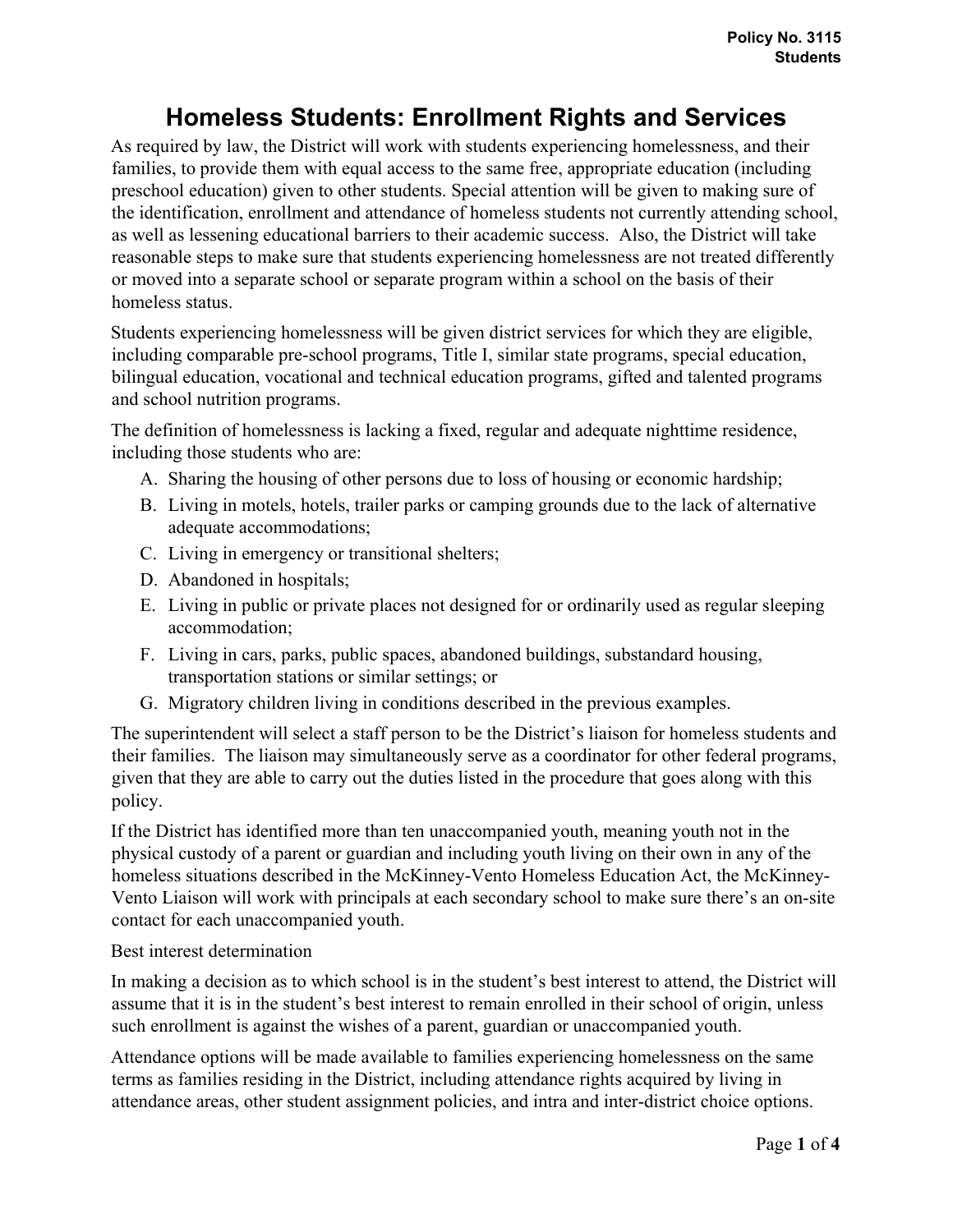If there is an enrollment dispute, the student will be immediately enrolled in the school in which enrollment is sought, pending resolution of the dispute. The parent or guardian will be informed of the District's decision and the reasons therefor, (or informed if the student does not qualify for McKinney-Vento, if related) and their appeal rights in writing and in the language they can understand. The District's liaison will carry out dispute resolution as provided by state policy. Unaccompanied youth will also be enrolled pending resolution of the dispute.

Once the enrollment decision is made, the school will immediately enroll the student, according to District policies. However, enrollment may not be denied or delayed due to the lack of any document needed for enrollment, including academic records, medical records, proof of residency, mailing address or other documentation, or denied or delayed due to missed application deadlines or fees, fines or absences at a previous school.

If the student does not have immediate access to immunization records, the student will be admitted under a personal exception. Students and families should be encouraged to get current immunization records or immunizations as soon as possible, and the District liaison is directed to assist. Records from the student's previous school will be requested from the previous school according to District policies. Emergency contact information is required at the time of enrollment consistent with District policies, including compliance with the state's address confidentiality program when necessary. However, emergency contact information cannot be demanded in a form or manner that creates a barrier to enrollment and/or attendance at school.

Students experiencing homelessness are entitled to transportation to their school of origin or the school where they are to be enrolled. If the school of origin is in a different district, or a student experiencing homelessness is living in another district, but will attend his or her school of origin in this District, the districts will coordinate the transportation services necessary for the student, or will divide the costs equally, as required by state law.

The District's liaison for homeless students and their families will coordinate with local social service agencies that provide services to children, young people and their families experiencing homelessness; other school districts on issues of transportation and records transfers; and state and local housing agencies responsible for comprehensive housing affordability strategies. This coordination includes providing public notice of the educational rights of students experiencing homelessness where such children and youth receive services under the McKinney-Vento Act, such as schools, family shelters and soup kitchens. The notice must be disseminated in a manner and form that parents, guardians and unaccompanied youth receiving services can understand, including, if necessary and to the extent feasible, in their native language. The District's liaison will also review and recommend changes to District policies that may act as barriers to the enrollment of students experiencing homelessness, and will participate in professional development and other technical assistance activities, as determined by the state-level OSPI coordinator for children experiencing homelessness.

Annually, the school board will review and make required updates to this policy.

Facilitating on-time grade level progression

The District will:

- 1.) Waive specific courses needed for graduation for students experiencing homelessness if similar coursework has been satisfactorily completed in another school district; or
- 2.) Provide reasonable justification for denial of the waiver.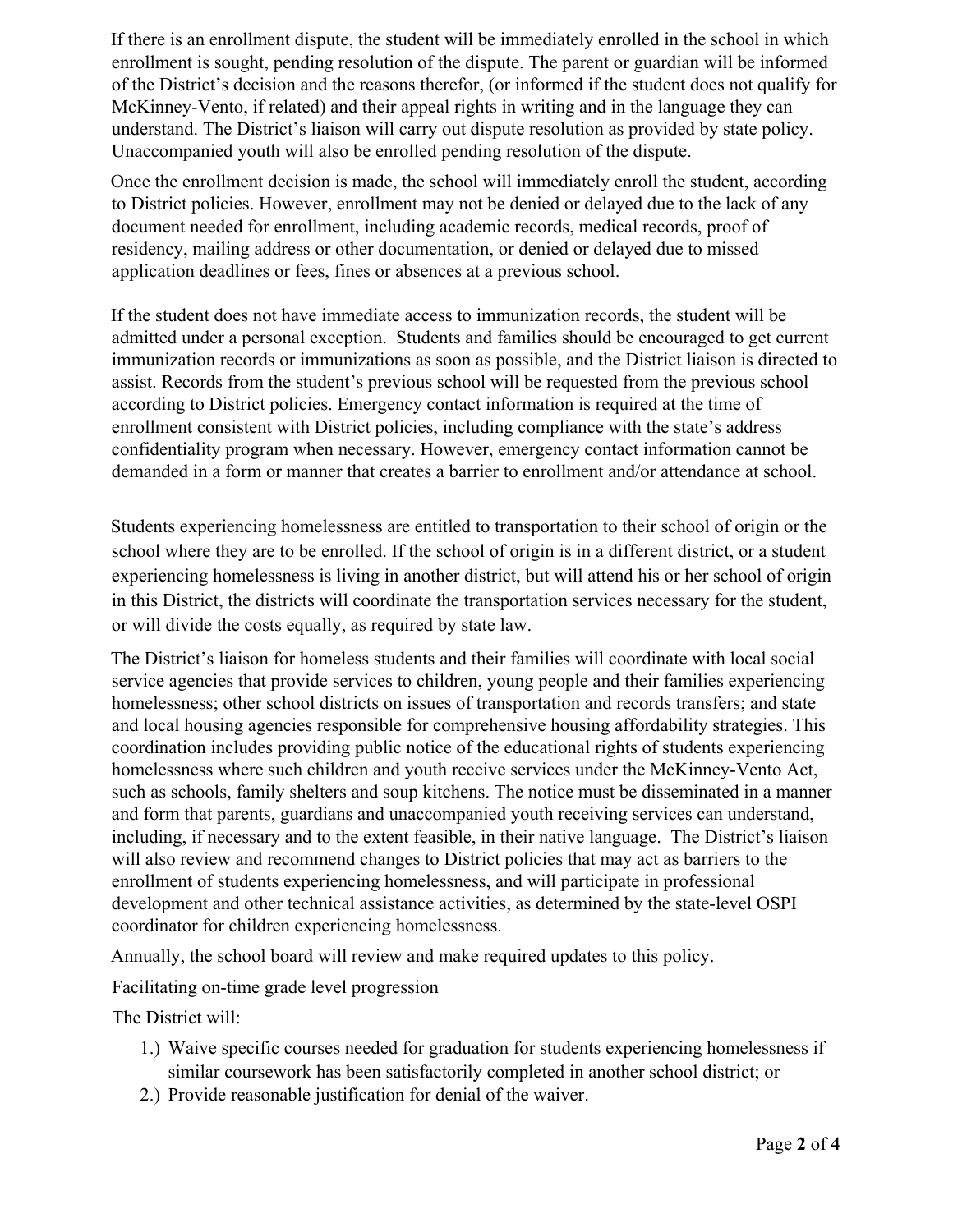In the event the District denies a waiver and the student would have qualified to graduate from their sending school district, the District will provide a different process of getting the needed coursework so that the student may graduate on time.

The District will group together partial credit, unresolved or incomplete coursework and will provide students experiencing homelessness with opportunities to accrue credit in a manner that eliminates academic and nonacademic barriers for the student.

For students who have been unable to complete an academic course and receive full credit due to withdrawal or transfer, the District will grant partial credit for coursework completed before the date of the withdrawal or transfer. When the District receives a transfer student in these conditions, it will accept the student's partial credits, apply them to the student's academic progress or graduation or both, and allow the student to earn credits regardless of the student's date of enrollment in the District.

In the event a student is transferring at the beginning of, or during, their junior or senior year of high school and has met the graduation requirements of the sending district, but has not met the requirements of the Bellevue School District, the McKinney-Vento Liaison will work with the sending district to make sure the student will be awarded a diploma from the sending district..

In the event a student enrolled in three of more school districts as a high school student, has met state requirements, has moved to the District, but is ineligible to graduate from the District after all alternatives have been considered, the District will waive its local requirements and ensure that the student receives a diploma.

Access to Academics and Extracurricular Activities

The superintendent will establish procedures to make sure that that students experiencing homelessness and young people who meet the relevant eligibility criteria do not face barriers to accessing academic and extracurricular activities, including but not limited to summer school, career and technical education, advanced placement and online learning. Also, outstanding fines, fees or absences must not present barriers to enrollment or participation in activities for youth that qualify for support through this policy. Local liaisons will assist students experiencing homelessness with activities, such as enrolling in school and accessing school services, including free meals through the U.S. Department of Agriculture's (USDA's) National School Lunch Program and School Breakfast Program, the Fee Waiver Program, and approved co-curricular and extra-curricular activities in accordance with District policies and procedures through the district or one of its partner agencies and organizations.

| <b>Cross References:</b> | Board Policy 3120 | Enrollment                                         |
|--------------------------|-------------------|----------------------------------------------------|
|                          | 3115              | Field Trips                                        |
|                          | 3231              | <b>Student Records</b>                             |
|                          | 3413              | Student Immunization and                           |
|                          |                   | Life Threatening                                   |
|                          |                   | Conditions                                         |
|                          | 3520              | <b>Student Fees, Fines, Charges</b><br>and Refunds |
|                          | 2150              | Co-Curricular Program                              |